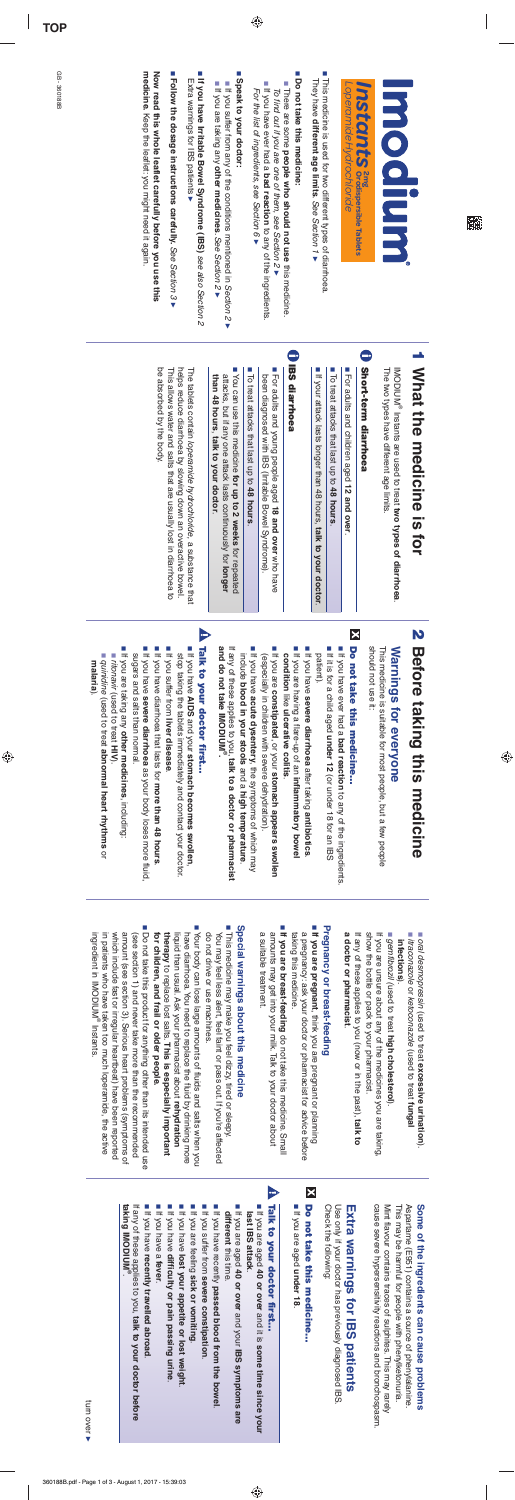# 3 How to take this medicine **3 How to take this medicine**

**Check the tables below to see how much medicine to take.** Check the tables below to see how much medicine to take

- **Peel back the lid and tip the tablet out. Do not push the tablets** ■ Peel back the lid and tip the tablet out. Do not push the tablet through the lid. through the lid.
	- Place the correct number of tablets on the tongue. The tablets ■ Place the correct number of tablets on the tongue. The tablet dissolve quickly in your mouth, so you don't need water to dissolve quickly in your mouth, so you don't need water to swallow them. Do not chew. For oral use only. swallow them. Do not chew. For oral use only
		- Do not use more than the dose shown in the tables. **Do not use more than the dose shown in the tables.**
- The tablets are not for long-term treatment. The tablets are **not for long-term treatment.**

### Short-term diarrhoea **Short-term diarrhoea**

 $\Delta$ Oe

## diarrhoea **diarrhoea**

| <b>Age</b>          | Jose                                |
|---------------------|-------------------------------------|
| Adults and children | Take two tablets to start treatment |
| aged 12 and over    | Take one tablet after each loose    |
|                     | powel movement                      |

◈

- Do not take for attacks lasting longer than 48 hours. Do not take for attacks lasting **longer than 48 hours**.
- Do not take more than six tablets in a 24-hour period Do not take more than **six tablets** in a 24-hour period.
	- Replace lost fluid by drinking more liquid than usual. *Replace lost fluid by drinking more liquid than usual.* Not for children aged under 12. Not for children aged under 12.
- **How long to take IMODIUM® for short-term U** How long to take IMODIUM<sup>®</sup> for short-term

If your attack lasts longer than 48 hours, stop taking IMODIUM® If your attack lasts longer than 48 hours, stop taking IMODIUM You can use this medicine for up to 48 hours. **You can use this medicine for up to 48 hours**. and talk to your doctor. and **talk to your doctor**.

**IBS diarrhoea**

**IBS diarrhoea** 

| If anyone takes too much of this medicine<br>If you develop new IBS symptoms.<br>If your IBS symptoms get worse.<br>Adults aged 18 and<br>than 48 hours.<br>over<br>øΪ<br>S)<br>ဖ | Age | Dose                                                                                                                                                                                                                  |
|-----------------------------------------------------------------------------------------------------------------------------------------------------------------------------------|-----|-----------------------------------------------------------------------------------------------------------------------------------------------------------------------------------------------------------------------|
| $\circledR$                                                                                                                                                                       |     | movement (or as advised by your doctor)<br>Take one tablet after each loose bowel<br>Take two tablets to start treatment                                                                                              |
|                                                                                                                                                                                   |     | You can use this medicine for up to 2 weeks for repeated<br>attacks, but do not take for any one attack lasting longer                                                                                                |
|                                                                                                                                                                                   |     | Do not take more than six tablets in a 24-hour period.                                                                                                                                                                |
|                                                                                                                                                                                   |     | Replace lost fluid by drinking more liquid than usual.<br>Not for children and young people aged under 18.                                                                                                            |
|                                                                                                                                                                                   |     | Talk to your doctor and stop taking this medicine:                                                                                                                                                                    |
|                                                                                                                                                                                   |     | If you have been using this medicine continuously for 48 hours.                                                                                                                                                       |
|                                                                                                                                                                                   |     |                                                                                                                                                                                                                       |
|                                                                                                                                                                                   |     | If your IBS symptoms have not improved after 2 weeks.                                                                                                                                                                 |
|                                                                                                                                                                                   |     | How long to take IMODIUM® for IBS diarrhoea                                                                                                                                                                           |
|                                                                                                                                                                                   |     | attacks of IBS diarrhoea. But if any one attack lasts for l <b>onger</b><br>t <b>han 48 hours</b> , stop taking IMODIUM® and <b>talk to your doctor</b> .<br>You can use this medicine for up to 2 weeks for repeated |
|                                                                                                                                                                                   |     |                                                                                                                                                                                                                       |
|                                                                                                                                                                                   |     | contact a doctor or hospital for advice. Symptoms may include:<br>If you have taken too many Imodium® Instants, immediately                                                                                           |
|                                                                                                                                                                                   |     | increased heart rate, irregular heartbeat, changes to your                                                                                                                                                            |
|                                                                                                                                                                                   |     | heartbeat (these symptoms can have potentially serious, life-                                                                                                                                                         |
|                                                                                                                                                                                   |     | movements, drowsiness, difficulty urinating, or weak breathing.<br>threatening consequences), muscle stiffness, uncoordinated                                                                                         |

 $\bigcirc\hspace{-1.45mm}\bigcirc$ 

**4 Possible side-effects**

4 Possible side-effects

 $\bigoplus$ 

 $\begin{array}{c} \hline \end{array}$ 

| Children react more strongly to large amounts of Imodium®<br>Instants than adults. If a child takes too much or shows any                                    | in 1,000 but 1 or more in<br>Rare: (affects less than 1<br>10,000 people)                                                              | Storing this medicine<br>lĄ                                                                       |
|--------------------------------------------------------------------------------------------------------------------------------------------------------------|----------------------------------------------------------------------------------------------------------------------------------------|---------------------------------------------------------------------------------------------------|
| of the above symptoms, call a doctor immediately.                                                                                                            | Difficulties passing water.                                                                                                            | Keep the product out of the sight and reach of children.                                          |
| If you forget to take the medicine                                                                                                                           | Severe constipation.                                                                                                                   | Do not use your medicine after the date shown as the expiry<br>Store in the original package.     |
| You should only take this medicine as you need it, following the                                                                                             | Burning or prickling sensation of the tongue.<br>Miosis (narrowing of the pupils of the eye).                                          | date on the packaging.                                                                            |
| If you forget to take a dose, take a dose after the next loose stool<br>(bowel movement). Do not take a double dose.<br>dosage instructions above carefully. | If you notice any of the above, stop using the medicine and<br>talk to a doctor.                                                       | 6 Further information                                                                             |
|                                                                                                                                                              | Other effects that may occur                                                                                                           |                                                                                                   |
| Possible side-effects                                                                                                                                        | Common: (affects less than 1 in 10 but 1 or more in 100 people)                                                                        | What's in this medicine                                                                           |
|                                                                                                                                                              | Feeling sick, constipation or wind.                                                                                                    | The active ingredient in IMODIUM® Instants is:                                                    |
| IMODIUM® can have side-effects, like all medicines, although                                                                                                 | Headache.                                                                                                                              | Other ingredients are: Gelatin, mannitol, aspartame,<br>Loperamide hydrochloride 2 mg per tablet. |
| these don't affect everyone and most are usually mild                                                                                                        | Uncommon: (affects less than 1 in 100 but 1 or more in                                                                                 | mint flavour and sodium hydrogen carbonate.                                                       |
| Get medical help at once                                                                                                                                     | 1,000 people)                                                                                                                          |                                                                                                   |
| Rare: (affects less than 1 in 1,000 but 1 or more in 10,000 people)                                                                                          | Dizziness or drowsiness.                                                                                                               | What the medicine looks like                                                                      |
| Allergic reactions including unexplained wheezing, shortness                                                                                                 | Vomiting, indigestion.                                                                                                                 | IMODIUM® Instants come in the form of white, orodispersible                                       |
| of breath, passing out or swelling of face and throat                                                                                                        | Dry mouth.                                                                                                                             | (dissolve in the mouth) tablets available in packs of 6 and 12                                    |
| Skin rashes, which may be severe and include blistering or<br>Ē.                                                                                             | in 1,000 but 1 or more in<br>Rare: (affects less than 1                                                                                | (not all pack sizes may be marketed).                                                             |
| peeling skin.                                                                                                                                                | 10,000 people)                                                                                                                         | Product Licence holder: McNeil Products Ltd, Maidenhead,<br>Berkshire, SL6 3UG, UK.               |
| Loss of consciousness or reduced level of consciousness                                                                                                      | Tiredness.                                                                                                                             | Manufacturer:                                                                                     |
| (passing out, feeling faint or less alert), uncoordinated movements.                                                                                         |                                                                                                                                        | Janssen-Cilag, Domaine de Maigremont,                                                             |
| If you get any of these, stop using the medicine and get                                                                                                     | Reporting of side effects                                                                                                              | 27100 Val-de-Reuil, France.                                                                       |
| medical help at once.                                                                                                                                        | If you get any side effects, talk to your doctor, pharmacist or                                                                        | This leaflet was revised April 2017.                                                              |
| Talk to a doctor as soon as possible                                                                                                                         | nurse. This includes any possible side effects not listed in this<br>leaflet. You can also report side effects directly via the Yellow | IMODIUM® is a registered trade mark                                                               |
| Uncommon: (affects less than 1 in 100 but 1 or more in<br>1,000 people)                                                                                      | Card Scheme at: www.mhra.gov.uk/yellowcard                                                                                             |                                                                                                   |
| tchiness or hives.                                                                                                                                           | By reporting side effects you can help provide more information<br>on the safety of this medicine.                                     |                                                                                                   |
| Stomach pain or swollen stomach.                                                                                                                             |                                                                                                                                        |                                                                                                   |